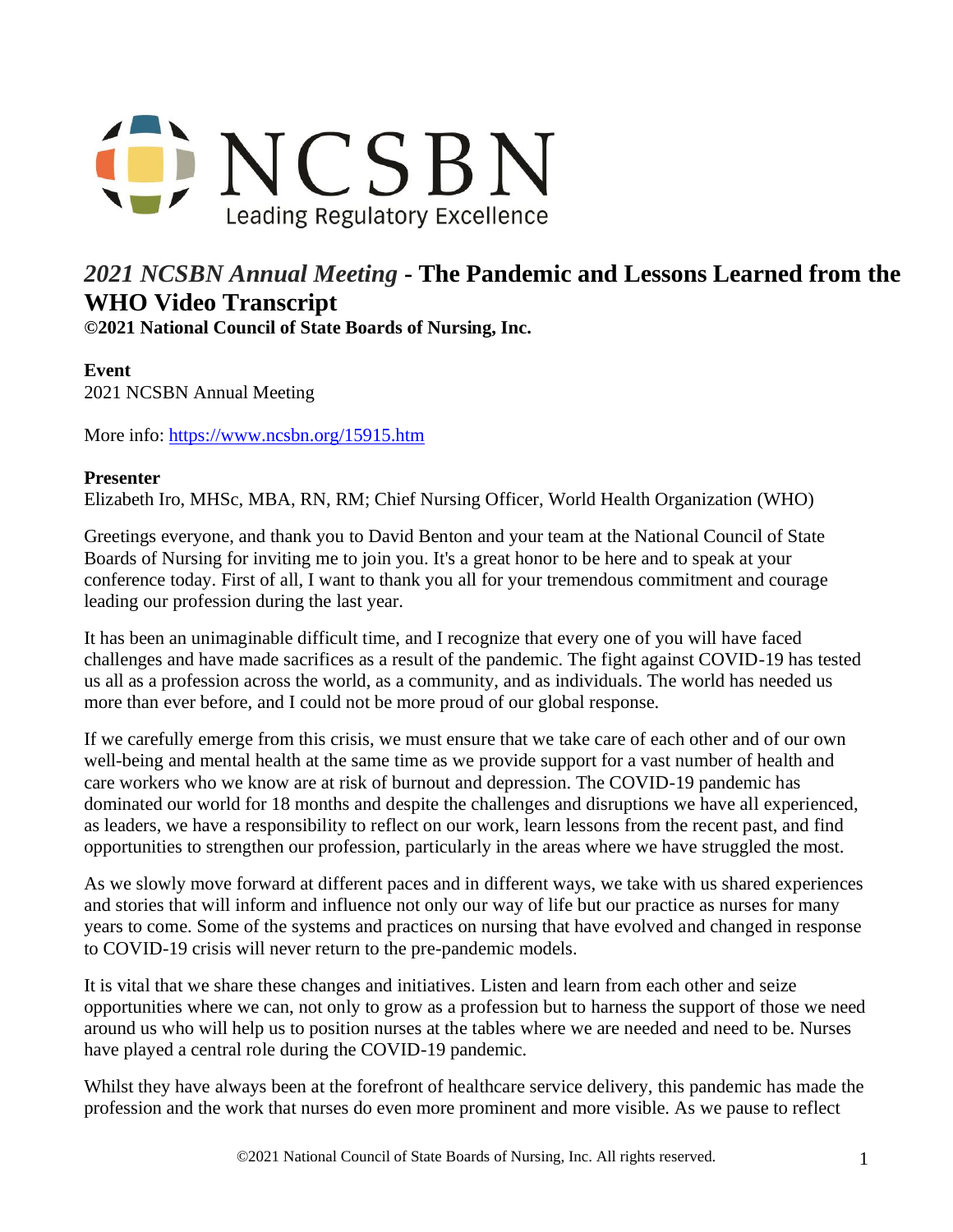and regroup, it is clear that we now have an opportunity to influence healthcare strategy, a mandate to lead in government and make the necessary shifts in policy and action.

To act as agents of change, we must ensure that our guidance, our strategies, and programs of transformation are informed by high-quality, accurate and current data. Another source of data becomes the evidence for change. This was evident in May this year when there was a historic moment with nursing when all member states endorsed a resolution at the 74th World Health Assembly.

The resolution was informed by the Global Strategic Directions for Nursing and Midwifery 2021 - 2025. Its policy priorities in four major areas, education, jobs, leadership, and service delivery will strengthen both nursing and midwifery and I hope it will ensure the further development of nurses as leaders at the most senior level in governments.

We know there is varying presence of nursing leadership in senior national posts, and our voice is often absent or quiet. This must change. Our management during the pandemic has highlighted the crucial position we hold in effective management of the national nursing workforce, so that its contribution to population health is realized.

This perspective must now be incorporated into health policies and decision making. From the state of the world's nursing report, we know that the presence of a government chief nursing officer and national nursing leadership programs are associated with a stronger regulatory environment, a more educated and better governed workforce and safer patient care. The varying responses to managing the COVID-19 pandemic has demonstrated more than ever the importance of good governance.

It has highlighted the weak and rigid public financial management systems which do not allow for sufficient and flexible financial allocations. It challenged current models of service delivery. In many countries, public health services were not prepared for triage and contact tracing. Hospitals became overcrowded and struggled to provide care for everyone who needed it. Some emergency responses were impaired by difficulties around distribution and use of medicines and medical products and PPE.

It resulted in an increased workload, and in many situations, staff were overwhelmed. Whilst many countries around the world had to import PPE to supplement their existing stock, some countries reported quality issues with the products received, some of which was unusable. As nurses, we have been exposed and affected by the consequences of inadequate planning, and as nursing leaders, we must contribute to the strategies that ensure we are never in this situation again.

Part of the solutions must to be to embrace technologies and digital solutions that work in partnership with the traditional skills of our profession and a more inclusive inter-professional teamwork. The adoption of innovative learning and working strategies is essential for new health professionals to acquire the skills needed for modern healthcare delivery.

The use of telehealth technology is an approach that is both patient-centered and protects patients, health workers and communities. It will require reforms in the systems for training and education of nurses. And as leaders, we must support the opportunities that technological advances offer for safer and more patient-centered care.

Our workforce is fragile. As a result of the pandemic, we know many are suffering from burnout. We must pay special attention to protect and retain our nurses and pay ethical considerations for migration of these professionals. The countries that recruit nurses from abroad should follow ethical recruitment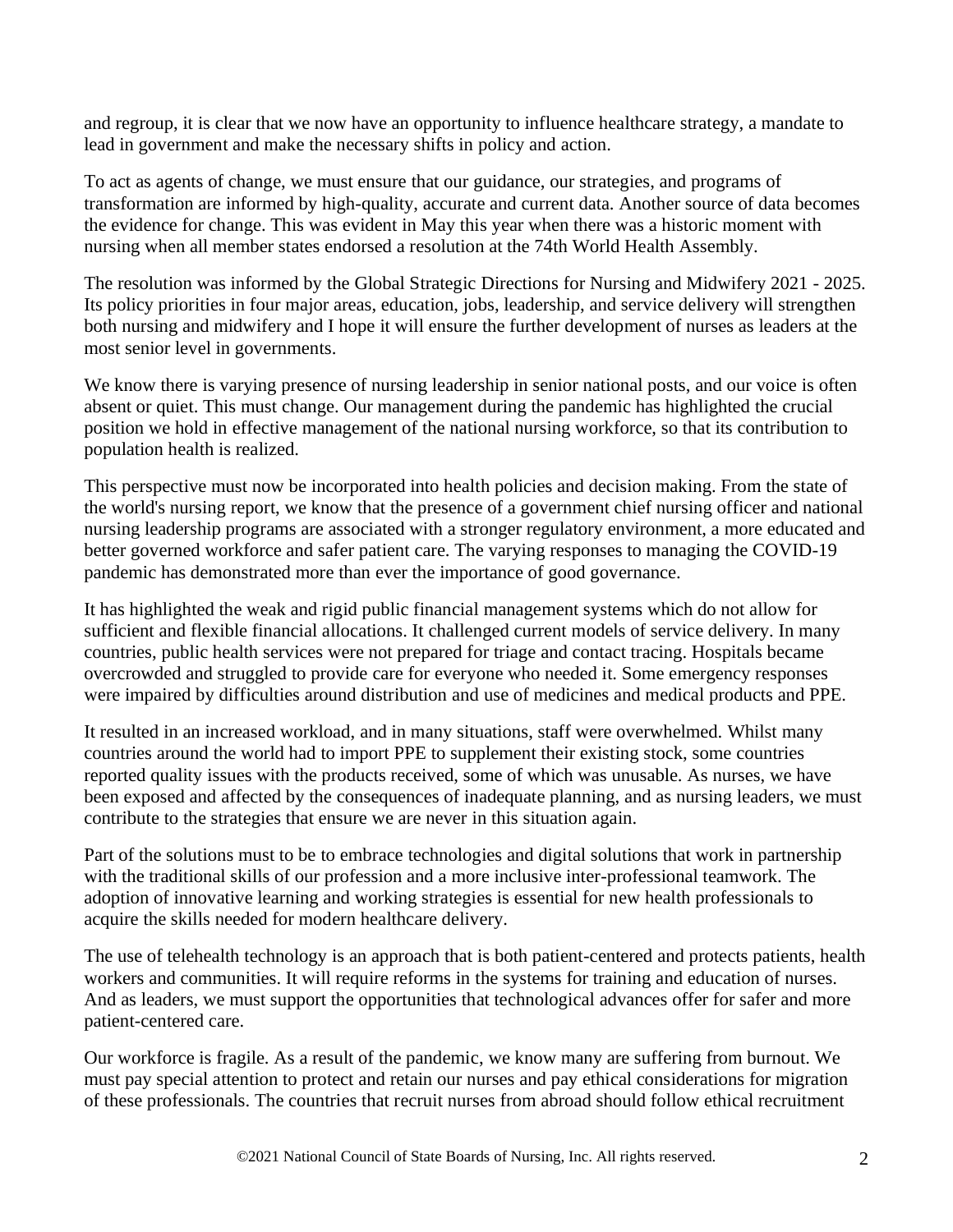principles, ensure working conditions are compatible with individual nurse's qualifications, their skills and experience, and provide family-friendly contracts that allow nurses the freedom to return home or bring their families with them.

Alongside ethical recruitment principles, full implementation of the WHO's Global Code of Practices on the International Recruitment of Health Workers is needed to realize the global vision of building a healthier world together. As nurse leaders in government ministries and private sectors, we must lead change that builds a program of education and recruitment to foster self-sufficiency by making nursing a more desirable and valued career choice.

As we move forward, we have learnt the importance of having senior nursing leaders at the tables where decisions around strategy and planning are made. Healthcare services rely on nurses, so nurses must be involved in the decisions around how they are delivered. To do this, well, we must step outside our own spheres of expertise and engage with those whose stage we share.

We need to work alongside economists, lawyers, environmentalists, and politicians. And if we want them to hear what we have to say, we have to understand the world that they work in and the language that they speak. This is particularly important when we look at the role of nurses in the delivery of vaccines. Nurses have always been a key part of vaccine campaigns, not only in public health campaigns, vaccine distribution and administration, but by providing information and support for communities and individuals who are hesitant and unsure about the safety of vaccine.

We have had many examples of the nurses' role in vaccine distribution since the very first cholera vaccines were administered in the late 1880s. Prior to the discovery of the polio vaccine in the 1950s, nurses were specialized in the care of patients with the severe but debilitating disease.

But once the vaccine became available, their skill shifted to provide vaccine clinics and to care for people with post-polio syndrome. Childhood immunization programs across the world have been led by nurses and midwives, and as a profession, we are no strangers to the operational planning that comes with the distribution, safe storage of vaccine, and education.

[inaudible] nursing communities exist across the world with vast insight, knowledge, and skills in leading vaccine programs. This is not new. But as the world is facing one of its biggest challenges ever, to vaccinate as many people as possible against COVID-19, we must ensure that our knowledge, our expertise, and leadership is built into the infrastructure of all vaccination programs in order to ensure they are sustainable and safe.

The first COVID-19 vaccine was administered over seven months ago. Since that time, more than 12 different vaccines have been created. And as of the beginning of July, WHO have reported that almost 3 billion vaccines have been administered across the world, with just under 1.2 billion people having received at least their first dose.

COVAX is a partnership of four global organizations. It's the only worldwide initiative that is working with governments and manufacturers to ensure COVID-19 vaccines are available to both higher-income and lower-income countries. It has committed to distributing two billion doses of vaccine by the end of the year, and the WHO Director General has called on leaders to vaccinate at least 10% of people in all countries by the end of September.